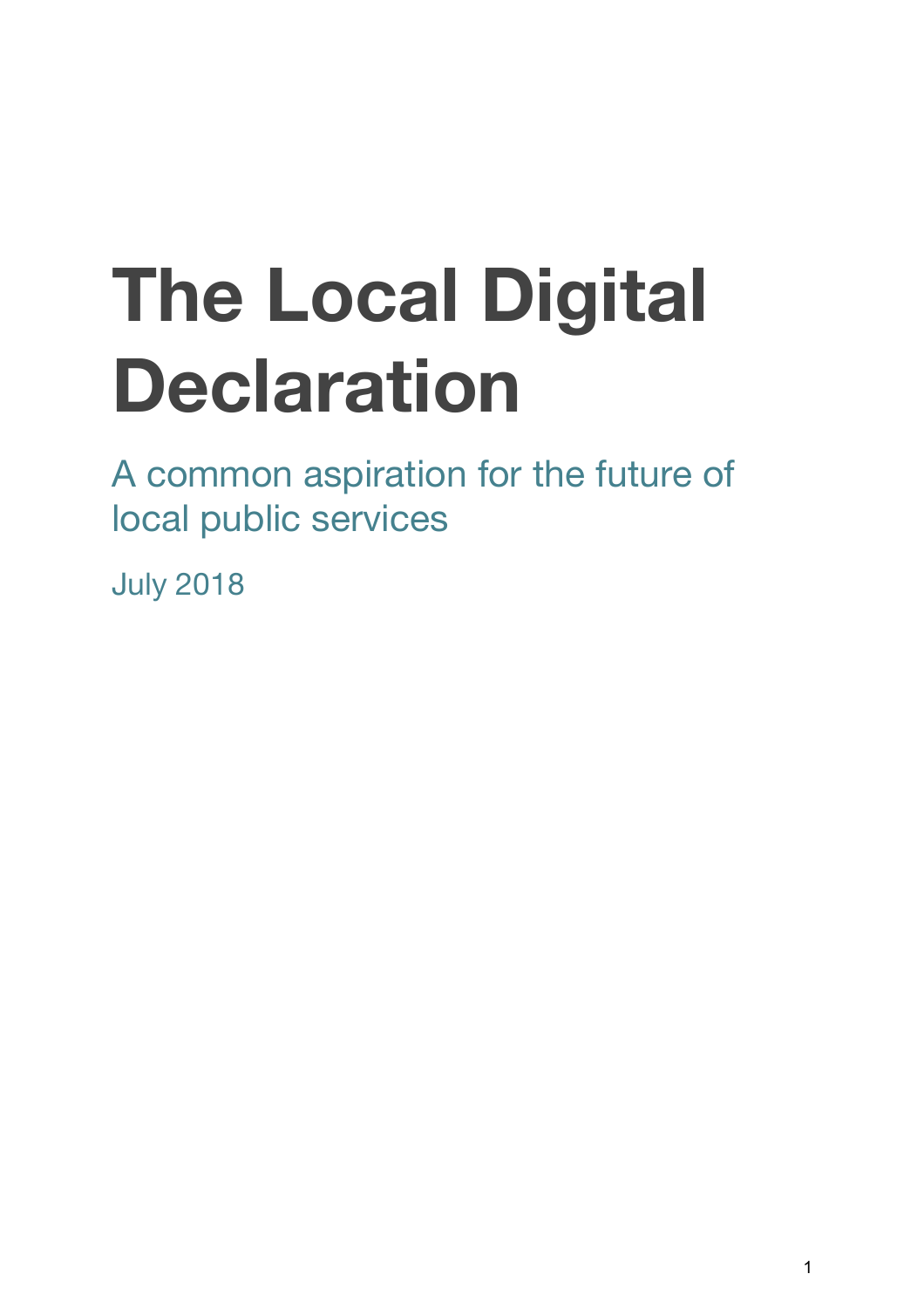### **Introduction**

This declaration affirms our collective ambition for local public services in the internet age, and our commitments to realising it. It commits us working on a new scale to:

- design services that best meet the needs of citizens
- challenge the technology market to offer the flexible tools and services we need
- protect citizens' privacy and security
- deliver better value for money

This joint endeavour was initiated by the UK Ministry for Housing, Communities and Local Government (MHCLG), the Government Digital Service (GDS), and a collection of local authorities and sector bodies from across the UK. We invite all local authorities and the organisations we collaborate with to join us by signing the Declaration and committing to deliver a first action from which we can all benefit.

## The opportunity

Never before has it been possible to collaborate so effectively, to deliver services across so many boundaries, to interrogate our data so insightfully, to realise such great efficiencies, and to reshape public services for the benefit of all while retaining local sovereignty.

Great work has already been done to transform our services using digital tools and technology. But we have an opportunity to do more.

## Our ambition

We want to co-create the conditions for the next generation of local public services, where technology is an enabler rather than a barrier to service improvements, and services are a delight for citizens and officials to use. We know that one size doesn't fit all, but by developing common building blocks local authorities will be able to build services more quickly, flexibly and effectively. Only in this more open and flexible market will we unlock our full potential for innovation.

Our ambition requires both a culture shift and a technology shift, and we've agreed 5 principles to help us do it:

- 1. We will go even further to redesign our services around the needs of the people using them. This means continuing to prioritise citizen and user needs above professional, organisational and technological silos.
- 2. We will 'fix our plumbing' to break our dependence on inflexible and expensive technology that doesn't join up effectively. This means insisting on modular building blocks for the IT we rely on, and open standards to give a common structure to the data we create.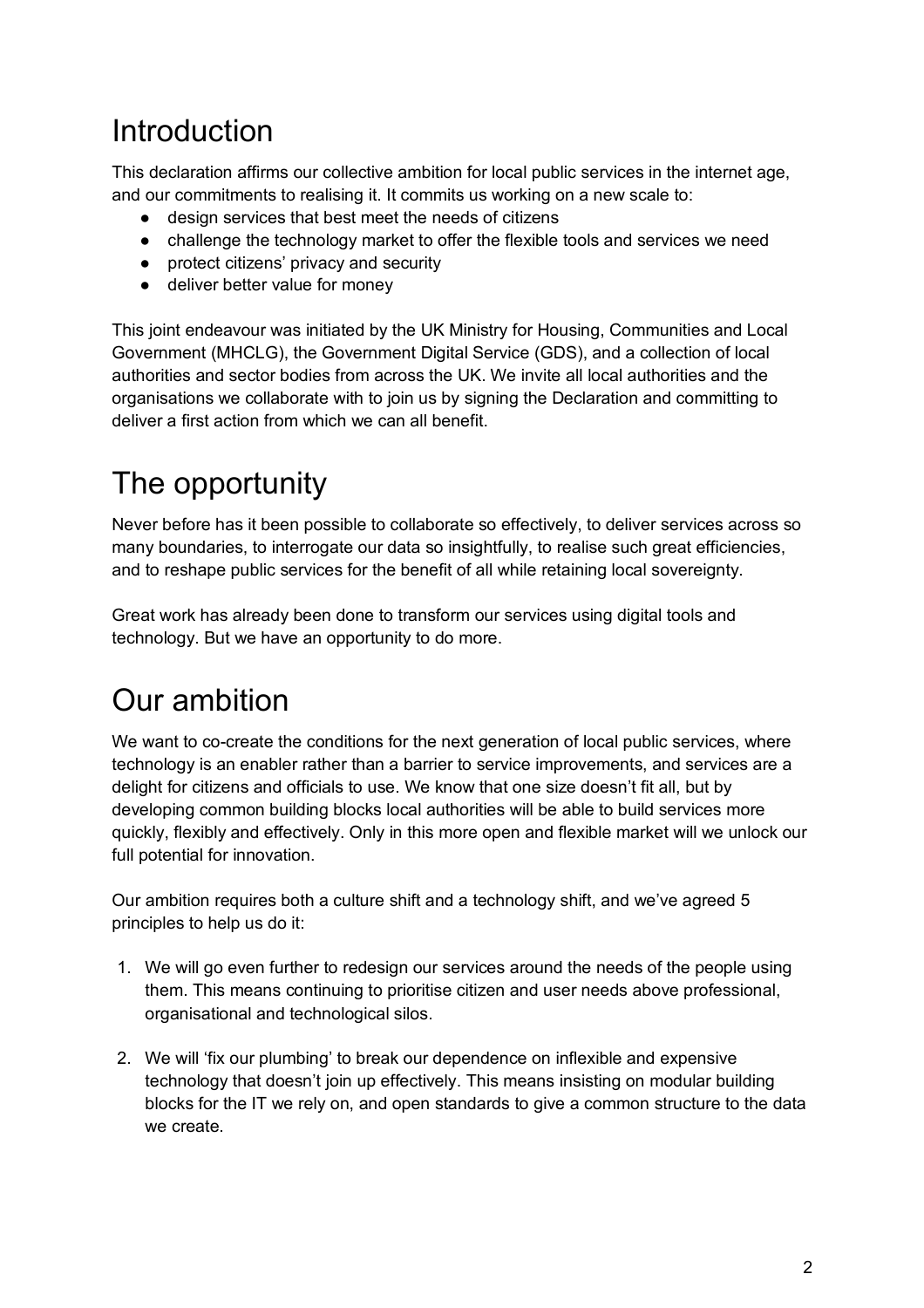- 3. We will design safe, secure and useful ways of sharing information to build trust among our partners and citizens, to better support the most vulnerable members of our communities, and to target our resources more effectively.
- 4. We will demonstrate digital leadership, creating the conditions for genuine organisational transformation to happen, and challenging all those we work with to embrace this Local Digital Declaration.
- 5. We will embed an open culture that values, incentivises and expects digital ways of working from every member of our workforce. This means working in the open wherever we can, sharing our plans and experience, working collaboratively with other organisations, and reusing good practice.

### Our commitments

MHCLG will establish a delivery team to support all Declaration co-signatories in realising this ambition. It will play a leadership role within central government, advocating for the approach set out in this declaration. It will work with councils as equal partners to create the tools and conditions for reform, delivering common technical patterns and routes to procurement for core services. And, as part of a collective effort alongside local government networks, it will help local authorities find out about priority projects that support this mission and support the continued growth of the local digital community.

In addition, each co-signatory will commit to the following activities:

#### Our leaders, service managers, board members and politicians will:

- A. Make sure that digital expertise is central to our decision-making and that all technology decisions are approved by the appropriate person or committee. This will ensure that we are using our collective purchasing power to stimulate a speedy move towards change.
- B. Have visible, accessible leaders throughout the organisation (publishing blogs, tweeting and actively participating in communities of practice), and support those who champion this Declaration to try new things and work in the open.
- C. Support our workforce to share ideas and engage in communities of practice by providing the space and time for this to happen.
- D. Publish our plans and lessons learnt (for example on blogs, Localgov Digital slack; at sector meetups), and talk publicly about things that have could have gone better (like the GOV.UK incident reports blog).
- E. Try new things, from new digital tools to experiments in collaboration with other organisations.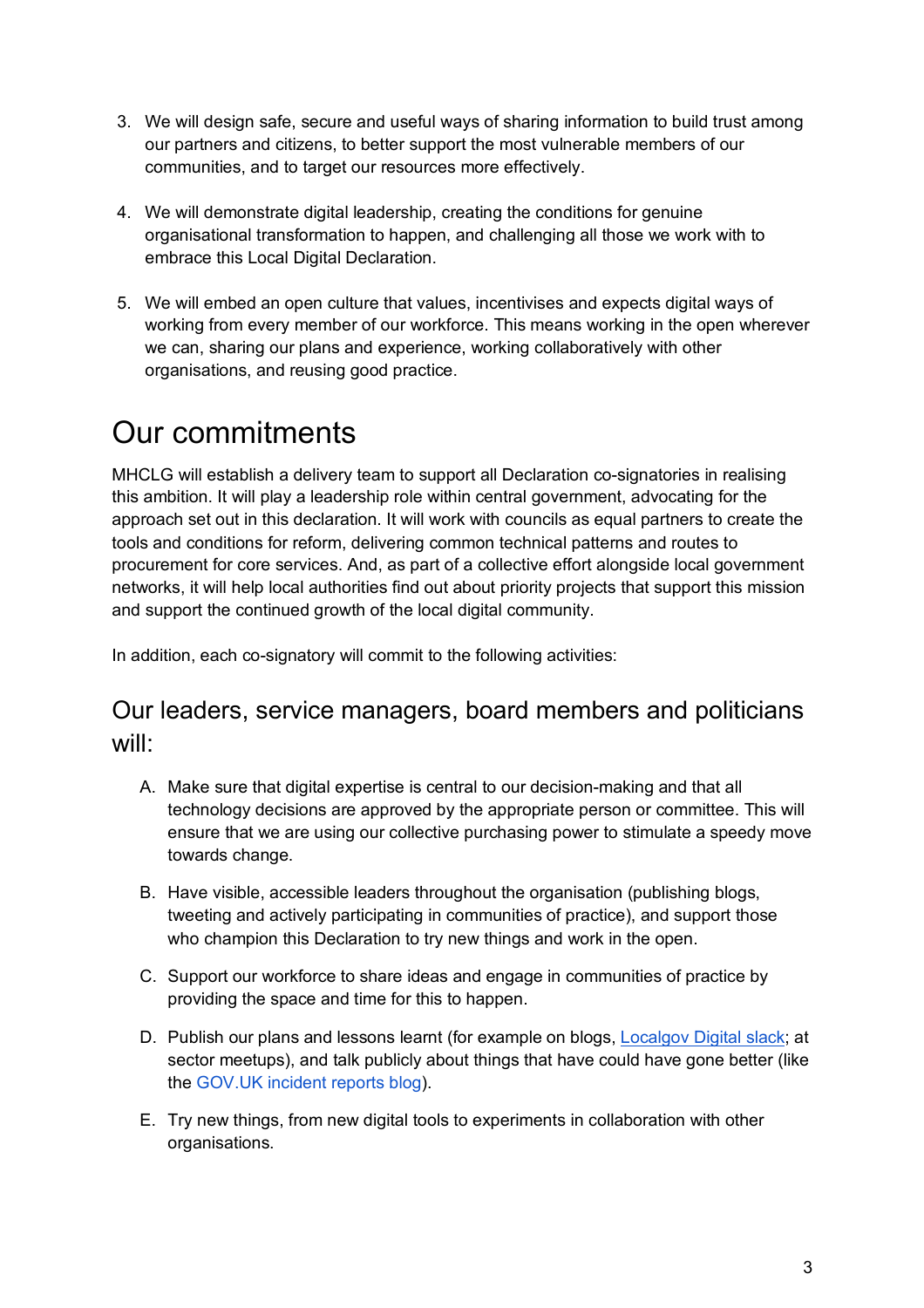F. Champion the continuous improvement of cyber security practice to support the security, resilience and integrity of our digital services and systems.

#### Our transformation, information technology and digital teams will:

- G. Research how to reuse existing user research, service design, common components, and data and technology standards before starting to design or procure something new.
- H. Build capacity in service-design, so that each service we transform is informally tested by our peers against our national service standard where appropriate (GDS will be publishing a local-friendly iteration).
- I. Where appropriate every new IT solution procured must operate according to the technology code of practice, putting us in control of our service data, using open standards where they exist and contributing to their creation where they don't.
- J. Share knowledge about digital projects where there is an opportunity for potential reuse or collaboration with others.
- K. Work together to establish the trust frameworks we need to safely analyse and share personal data. This will allow us to better serve our shared customers and reduce the need to ask citizens for the same information multiple times.
- L. Work together to create common solutions that allow us to check people's eligibility for services with central government and others in real time with their consent.
- M. Take inspiration and ideas from a wide range of sources, and participate individually in communities of practice and interest outside the organisation (for example, LocalGovCamp, OneTeamGov, and related networks and events).